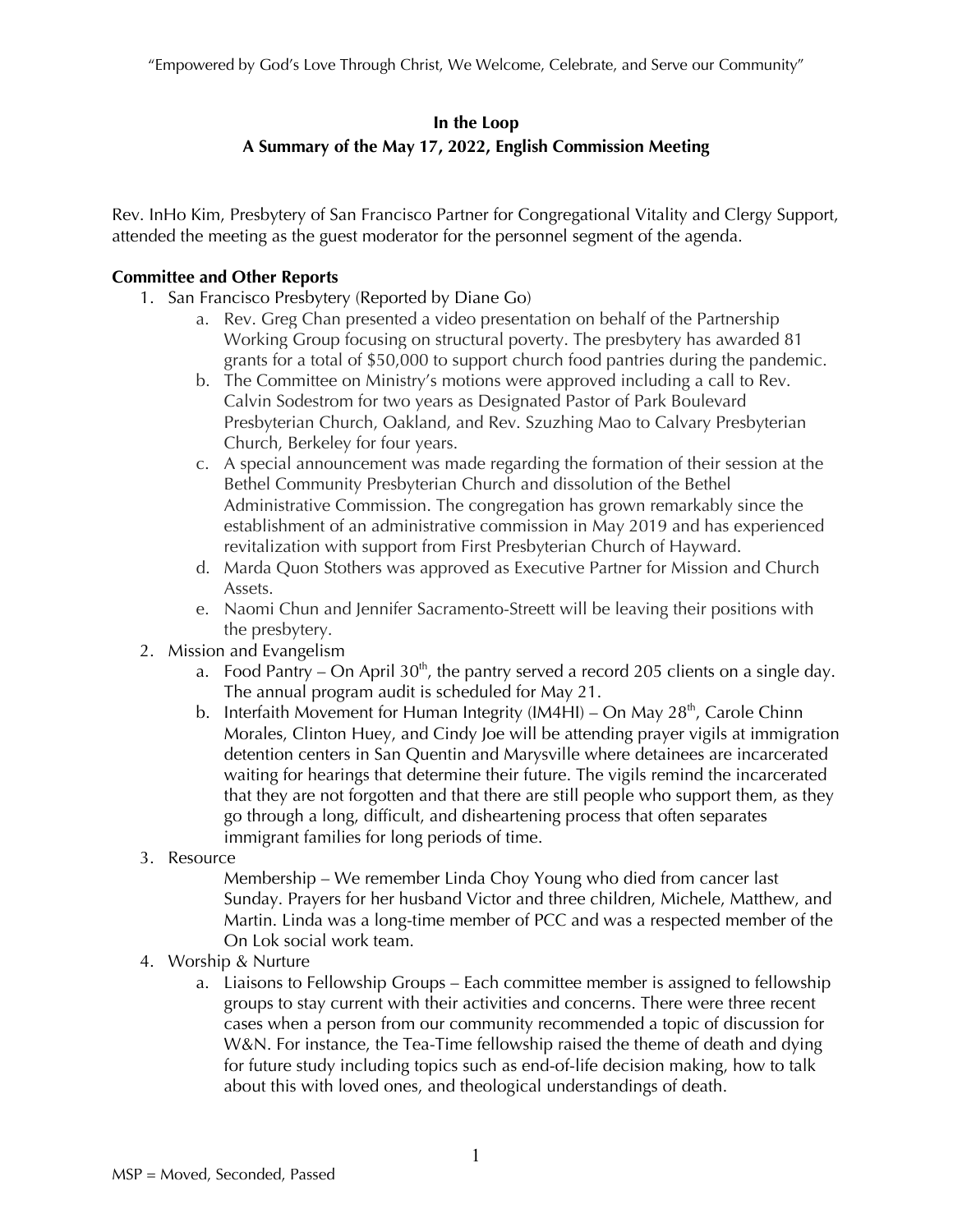"Empowered by God's Love Through Christ, We Welcome, Celebrate, and Serve our Community"

- b. Feedback Loop Committee members will be informally polling 1-2 persons about their worship experience and reporting on the feedback they receive.
- c. Church Organ Purchased in 2008, the organ was repaired at a cost of \$4,638.14.
- d. Estimated in-person + online worship attendance for April:
	- 1) April 3 66
	- 2) April 10 64 (Palm Sunday)
	- 3) April 17 86 (Easter)
	- 4) April 24 66
- 5. Mission Study Team
	- a. The MST announced that the congregational mission study report is nearly complete and will be shared first with the English Commission at the June meeting.
	- b. The chain of review will begin with the English Commission (June-July) followed by the Committee on Ministry (August) and the English Worshiping Community.
- 6. Mei Lun Yuen Housing
	- a. The housing development at 945 Sacramento Street is owned by the Mei Lun Yuen Housing Corporation whose bylaws state that PCC members will be represented on the board. Current board members include Cindy Joe, Winchell Quock, Richard Jann, Alton Chinn, and Li Oi Lung.
	- b. The 40-year mortgage will be paid in full this year.
	- c. The corporation has a 20-year contract with Housing and Urban Development (HUD) to offer Section 8 subsidized rental units.
	- d. Corporation bylaws stipulate that annual budget surpluses must be reinvested in the housing complex such as capital improvements and major maintenance.
	- e. Vacant units are in high demand such that tenants are selected by random drawing and a waiting list is maintained.
	- f. The Cantonese Worshiping Community plans to resume their outreach to the Mei Lun Yuen community after a long layoff during the pandemic.
- 7. Pastor's Report
	- a. Pastor Don accepted an invitation to serve as an advisor to the Cameron House Governance Action Plan/Board Development subcommittee, along with Rev. Greg Chan.
	- b. Rev. Steve Hong of the Chinese Congregational Church and Pastor Don have arranged for a pulpit exchange on July  $24<sup>th</sup>$ .
- 8. Treasurer's Report

|                           | April 2022  | Year to Date |
|---------------------------|-------------|--------------|
| Total Receipts (A)        | \$16,282.26 | \$92,179.85  |
| Total Expenses (B)        | \$15,690.24 | \$69,701.12  |
| Surplus/Deficit = $(A-B)$ | \$592.02    | \$22,478.73  |

Budget Notes

- 1) Asian Presbyterian Women The \$7,167.76 received last month for temporary safekeeping has been returned to APW after completing a change in banks.
- 2) One Great Hour of Sharing We received \$3,171.00 in donations and distributed the funds to the Office of the General Assembly.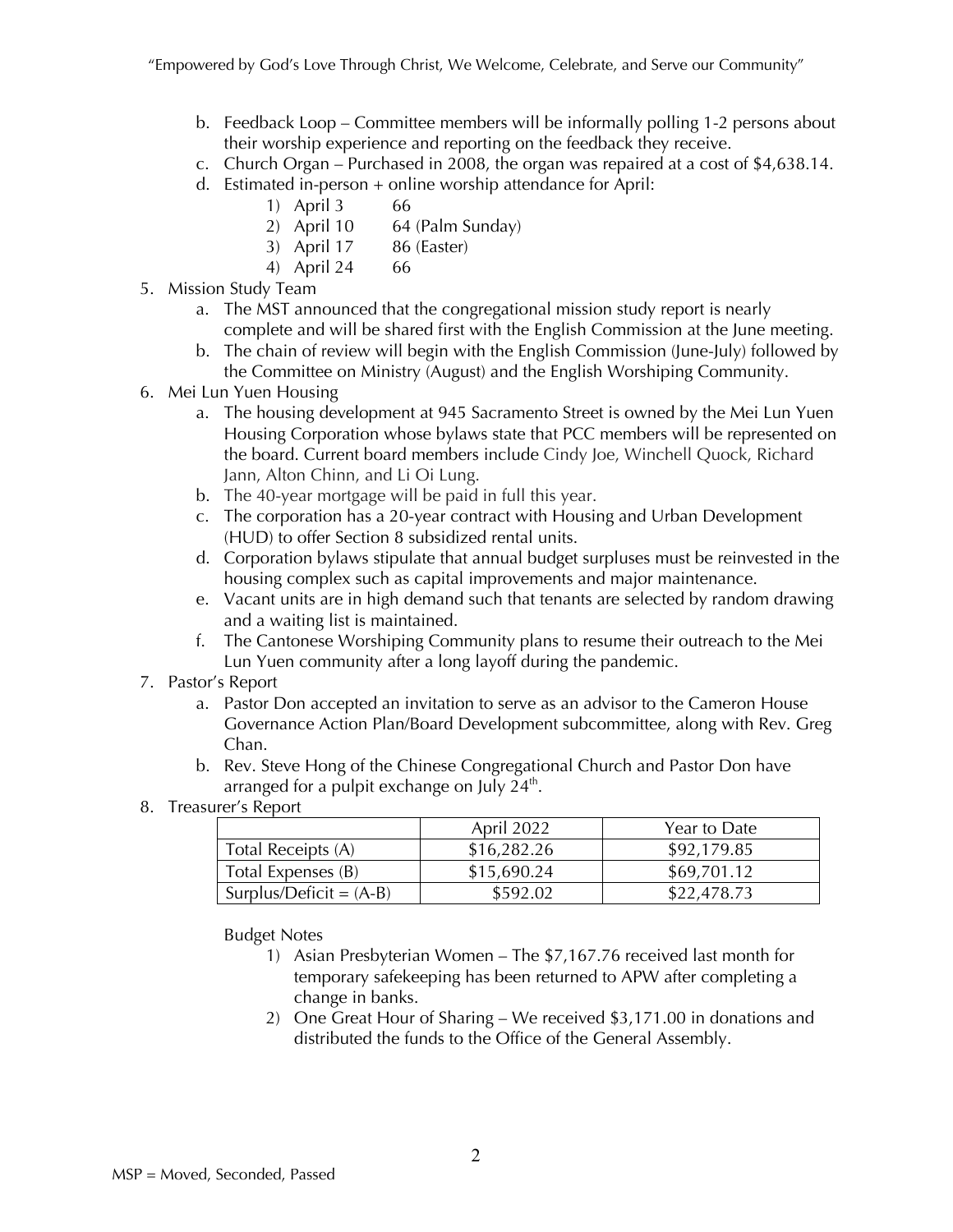"Empowered by God's Love Through Christ, We Welcome, Celebrate, and Serve our Community"

#### **Old Business**

Easing of Safety Restrictions at PCC

- a. First Sunday of In-Person Fellowship On May  $15<sup>th</sup>$ , the English Worshiping Community opted to meet in Speer Hall instead of the Fellowship Hall to create a buffer zone between the three worshiping communities and allow time to purify the air in the Fellowship Hall between uses.
- b. Follow-up Questions
	- i. When will we return to the Fellowship Hall for Tea-Time? The current spike of Covid infections is a complicating factor.
	- ii. When will tea-time drinks and snacks be allowed?

#### **New Business**

- 1. Personnel Interim Pastor's Compensation for 2022-2023 Contract
	- a. **Action:** The elders approved the financial terms of the 2022-2023 contract proposal for interim ministry.
	- b. To Do: Pastor Don's 2022-2023 contract will be drafted and signed by the personnel committee chairperson, EWC treasurer, and PCC clerk of session prior to final approval by the Committee on Ministry and Pastor Don in early June.
- 2. Email Click Analysis
	- a. Dave Miller guided the commission through a presentation on usage data of our web pages, email, and embedded links.
	- b. The data generated discussion about the cost (measured by time and effort) and benefit of the various methods of communications including the Saturday email, Rag Sheet and www.pccsf.org.
	- c. The number of subscribers to the EWC email is twice as large as our membership.
	- d.  $\overline{I}$  T<sub>0</sub> D<sub>0</sub>: Dave Miller will follow up and share his presentation with the MST. The commission will follow up and discuss a range of questions raised by the data.

## **Calendar Dates**

| June 1                                                                           | Start of Interim Pastor's Contract Year 4                         |  |
|----------------------------------------------------------------------------------|-------------------------------------------------------------------|--|
| June 4                                                                           | Presentation by Dr. Russell Jeung – "Be Like Water" – Register at |  |
| https://www.presbyteryofsf.org/be-like-water-a-faith-response-to-stop-aapi-hate/ |                                                                   |  |
| June 5                                                                           | Day of Pentecost                                                  |  |
| June 5                                                                           | A.E.D. Training - Postponed                                       |  |
| June 7                                                                           | Worship and Nurture Committee                                     |  |
| June 12                                                                          | Pride Sunday, Guest Preacher - Derrick Kikuchi                    |  |
| June 12                                                                          | <b>Resource Committee</b>                                         |  |
| June 12                                                                          | <b>PCC</b> Session                                                |  |
| June 14                                                                          | Mission and Evangelism Committee                                  |  |
| June 18                                                                          | General Assembly through July 9                                   |  |
| June 19                                                                          | Juneteenth Sunday, Father's Day, Guest Preacher - Scott Barlow    |  |
| June 21                                                                          | <b>English Commission</b>                                         |  |
| June 26                                                                          | <b>Board of Deacons</b>                                           |  |
| July 3                                                                           | Guest Preacher – Rev. Leslie Veen                                 |  |
| July 4                                                                           | Independence Day Holiday Observance                               |  |
| July 5                                                                           | M&E and W&N Committees                                            |  |
|                                                                                  |                                                                   |  |